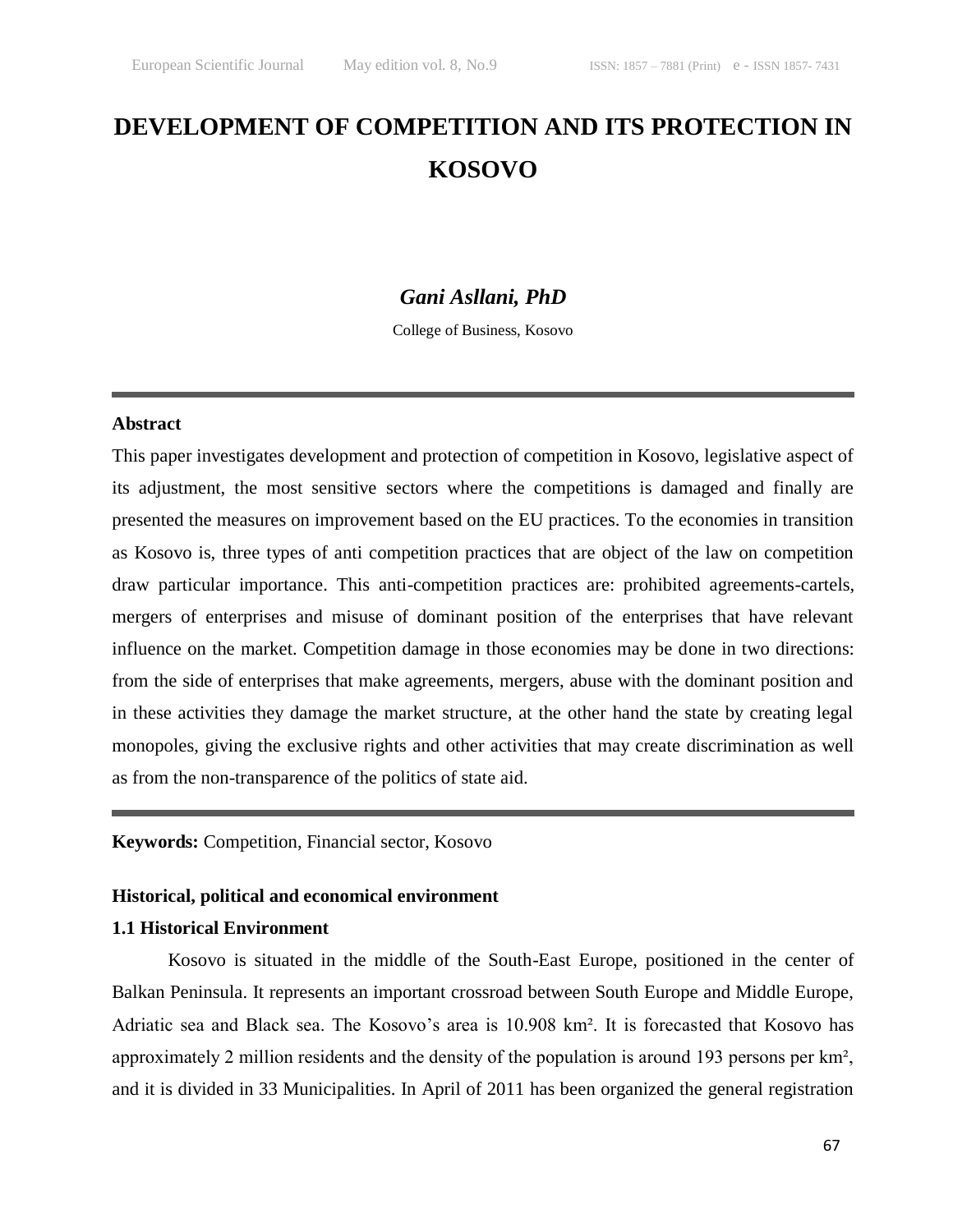of the population, apartments and households, but the Statistical Office of Kosovo has not come out with the final results of this. The last registration of the population has taken place in 1981.

## **Political environment**

Kosovo was under UNMIK administration since 1999. During this time Kosovo was administered by United Nations Mission and Provisional Institutions of Self-Government, while the security issues were trusted to NATO- (KFOR) troops. On  $17<sup>th</sup>$  February 2008 the Kosovo's Assembly has declare the independence of Kosovo, based on Marti Ahtisari plan and under the supervision of the EU Mission EULEX. The Kosovo's independence has been recognized most democratic countries of the world where with now is created a new reality in Kosovo and South-East Europe. The recognitions are in the process and 89 countries have recognized the Kosovo's independence so far.

#### **Economical environment**

After the conflict, Kosovo began to build economical policies oriented towards market economy. These economical policies include building and implementation of modern concepts of market economies, EU rules and most advanced international standards. After the conflict owing to international assistance and donations Kosovo has achieved to enclose emergency phase very successfully. This is the foundation of the institutions and sustainable economy and its integration with other economies in region and world wide. The Gross Domestic Production (GDP) of Kosovo has been increased every year since 2006. For example: there was a growth of real GDP–4.0% in 2006, in 2007 there was a growth of GDP 4.0%, in 2008–5.4%, in 2009–4.0%, 2010–5.0% growth of real GDP. The last macroeconomic projections the average growth of real GDP during the planned period 2011-2013 is expected to be 5.6%. In this growth of GDP shall contribute the growth public capital investments and concentration of these expenditures in large projects as well as the growth of new private investments. Approximately 40% of Kosovo's citizens are unemployed (the unemployment of youth is estimated to be 50% to 75%). Every year 30,000 new work force are available to the job market. There should be an economic growth of 7% for a 15 years period to reduce the level of unemployment in half. The young population of Kosovo mostly (50 % of the overall population is 25 years old) presents a challenge and opportunity.1

<sup>1</sup> [http://mef-rks.org.](http://mef-rks.org/) Ministry of Finance of the Republic of Kosovo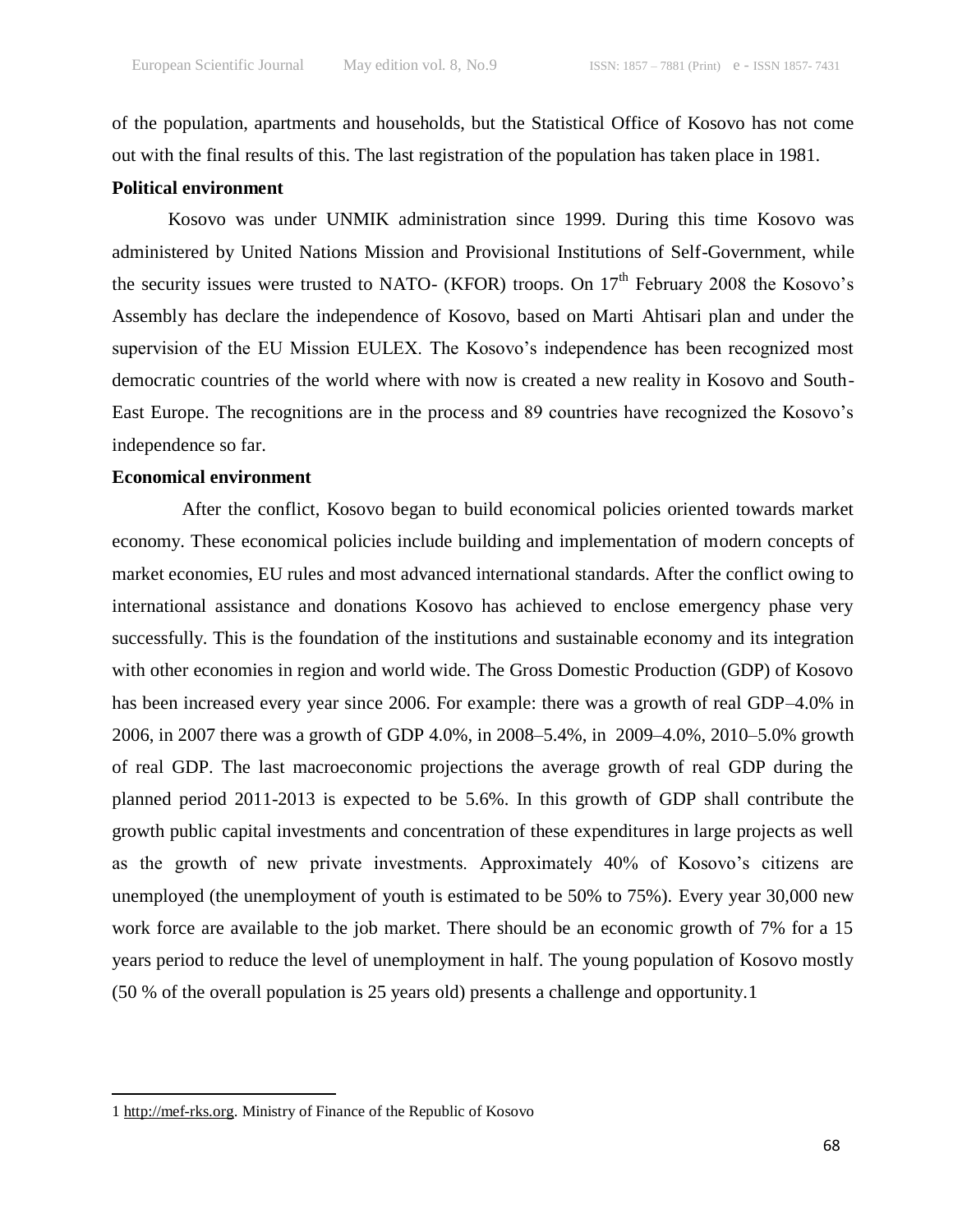# **Privatization in Kosovo**

The mission of the Kosovo Privatization Agency is administration, support, sale and liquidation of the Social owned enterprises (SDE) and their assets in compliance with law on foundation of the Kosovo Privatization Agency. The KPA continues the privatization of the social owned enterprises by using two methods: Spin-off method and Voluntary Liquidation. Based on the reports of Kosovo Privatization Agency (KPA) there have been privatized 290 enterprises so far, and it is realized over than 520 million euro revenues in the credit fund. Now KPA has finalized the process initiated earlier for the amendments of current legislation and harmonization of this legislation with the Constitution of the Republic of Kosovo, as vital amendments on the Law of KPA, then promulgation of the Law on Special Chamber. Over than 599 Social Owned Enterprises have been identified as a potential enterprises representing the actual portfolio of the agency which KPA shall privatize or liquidate them with the fully and best transparency of the Kosovo's economy. Currently KPA is in the 52<sup>nd</sup> wave of privatization. Concessioning the Pristina International airport, preparation of the bids for privatization of the PostTelecom (VALA)*,* and preparation of the bidding documents for privatization of the energy sector (distribution of the energy) shall have the great impact in Kosovo's economy.2

## **Energy**

 $\overline{a}$ 

The deficiency in credible supply of electricity is the main obstacle for the development of private sector and economic growth in Kosovo. Electricity sector is also one of the sectors which expend a part of national budget due to the continues subvention for import of energy. In 2009 and 2010 this import was at the level of 40–60 million  $\epsilon$  per year. The existing power plants (Kosova A and B) are old and not in a good state and always exposes to risk of large break up. The both power plants run on coal as the only fuel available in Kosovo. The general reform of the sector includes the privatization and it is very crucial to achieve this by attracting new financially and technically well prepared investors. As signatory of Energy Community Treaty for South-East Europe (ECT), reform and restructuring of Kosovo's energy sector shall respect the obligations and requirements of the ECT as well as EU obligations for markets and environmental standards.3.

<sup>2</sup> [http://www.pak-ks.org.](http://www.pak-ks.org/) Kosovo Privatization Agency

<sup>3</sup> [http://mem.rks-gov.net.](http://mem.rks-gov.net/) Ministry of Economic Development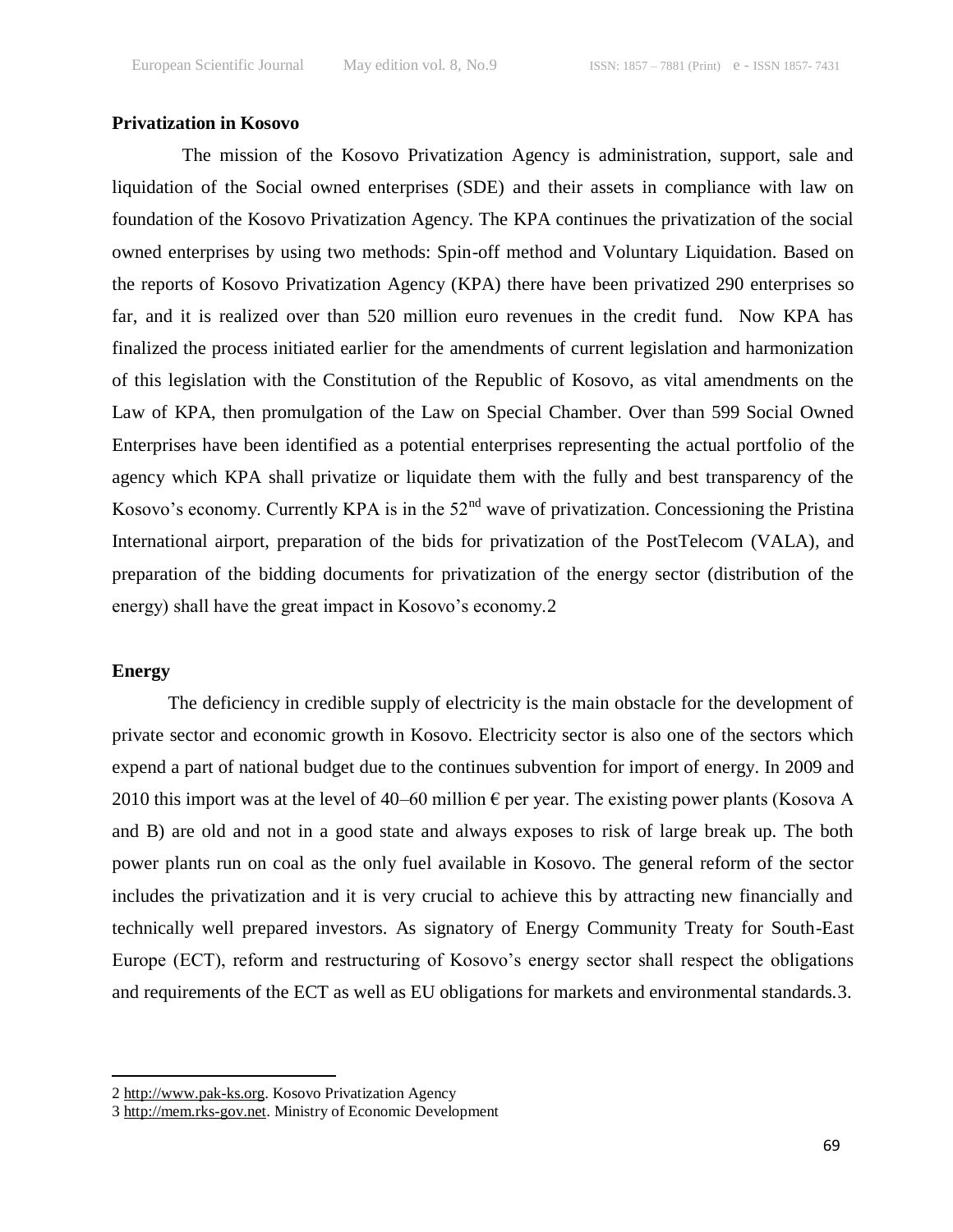# **Financial sector**

The banking sector in Kosovo and the development of financial system has been done after 1999, based on market principles and it was a very important element to Kosovo's economy. Foundation of Banking and Payment Authority in 1999 and latter in 2008 was transformed in Central Bank of the Republic of Kosovo presents an important success in this sector. Banking sector is consisted by two levels. Where the Central Bank of Kosovo operates as bank of first level and commercial banks who operate as banks of second level. Banking system forms an important component of Kosovo's financial system consisted of banking sector, insurance market and micro financial institutions. Now in Kosovo operate 8 commercial banks, two most important are: Pro-Credit Bank and Reiffesien Bank which their creditation and their deposits cover approximately 68%. There is a high concentration of the banks. At the same time should be highlighted that the continuous growth of activity of small banks has influenced that concentration level in a banking market to be reduced continuously since the anticipatory year.4

# **Telecommunication**

 $\overline{a}$ 

Telecommunication and business operators in the field of telecommunication offer a good quality of their services, but the prices for some products are still highest in the region (roaming calls). For this reason the development of competition in this field remains a permanent challenge. There are two business operators in the field of telecommunication so far Vala 900 and Ipkonet. Vala 900 has taken the possession the assets of Kosovo's Post and Telecom and it's in the phase of privatization. Regarding to the mobile phone market have been licensed two network business operators (2G-MNO) by TRA: In 2004, PTK-Vala was licensed in the waves 900MHz, and in 2007 was licensed the consortium IPKO/Telecom Slovenija/Mobitel (waves 900/1800MHz). After approval of the framework for Mobile Virtual Network Operator (MVNO) by Telecommunication Regulatory Authority in May of 2008 have been licensed another two operators in the field of telecommunication: Dukagjini Telecommunications (D3mobile) operates based on the commercial agreement with *IPKO,* and Dardafon.net (Zmobile) has signed the agreement with public company *PTK/VALA*. Even that all telecommunication services are liberalized, even so there is an authentic competition in the sector of internet services and mobile telephony, and whereas for cable

<sup>4</sup> [http://www.bqk-kos.org.](http://www.bqk-kos.org/) Central Bank of Kosovo,Annual report 2010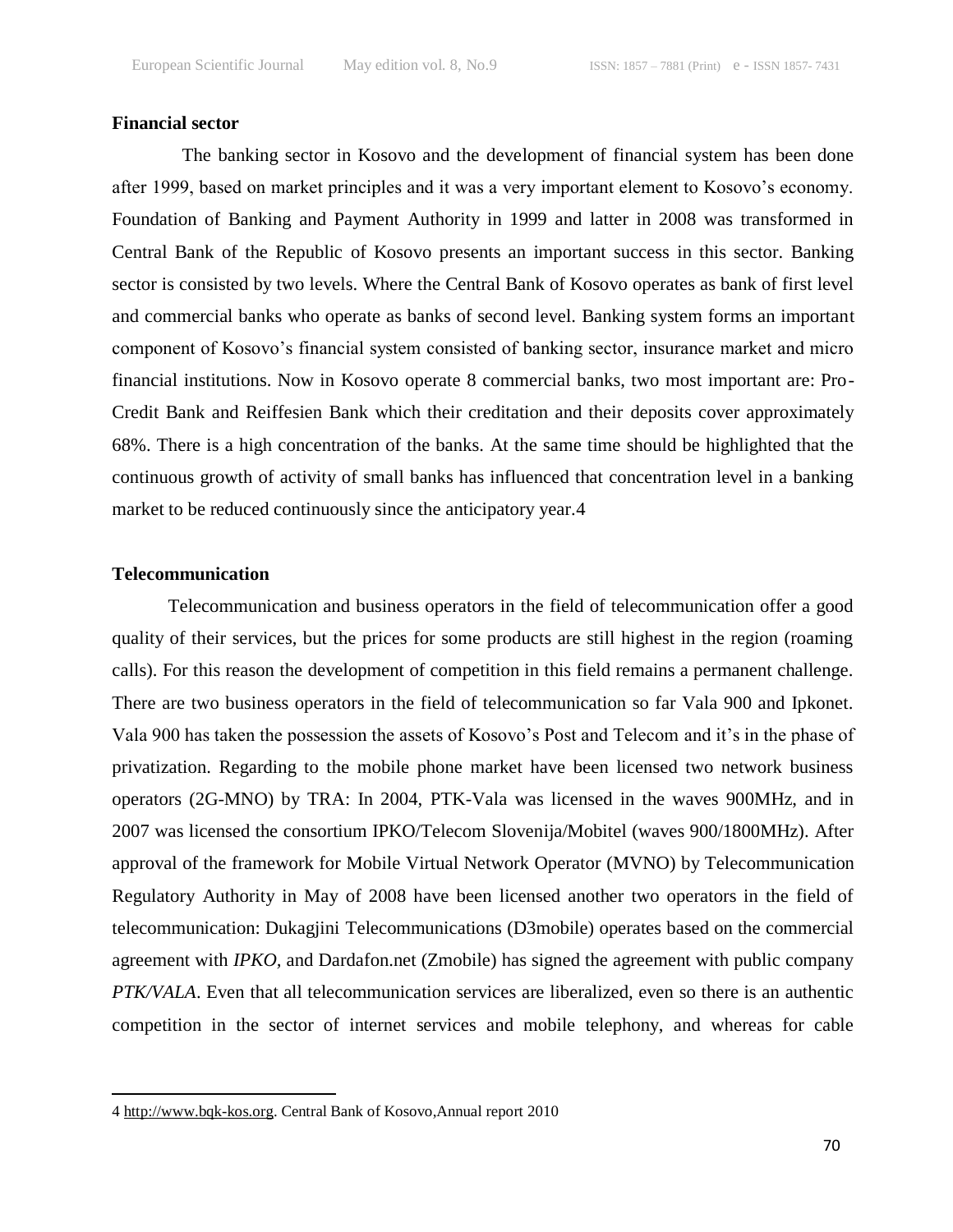telephone services we can say that they are partly competitive. The problem in this field presents that Kosovo does not have its own international code.5

# **Investment environment**

The business environment in the Republic of Kosovo is becoming more and more competitive. The continuous efforts in improvement of tax system, usage of natural resources, comparative advantages we are having with others fast and easy registration of business, permanent improvement of the road infrastructure, transparent laws for foreign investments, etc, become the Kosovo's environment more attractive and favorable for investors. Still needs to be done more in this way.6

## **History of functioning of competition policy in Kosovo**

Kosovo Competition Commission has been founded by a decision of the Assembly of the Republic of Kosovo, in 2008, but in fact was active in March 2009. Now the competition in Kosovo is regulated by the Law on Protection of Competition nr.03/l-229, of October  $7<sup>th</sup>$  2010 (official gazette of Republic of Kosovo). This law amended the Law 2004/36.

The law set out the opportunity of market monitoring by two methods:

- By controlling actions of enterprises, and
- By controlling the market structure

Legal aspect of the competition control–Law on Protection of Competition

The Constitution of the Republic of Kosovo, article 10 lays down economic system of Kosovo as a system based in free market economy and freedom of economic activity. Free market means the economy where the decision about production and consumption are taken by individuals and private companies. Private companies produce products bringing profit, whereas the consumption is defined by individuals who benefits from their work or ownership. Price, quantity and production method is set out by market. To fulfill this function the market must have competition rules and such rules to be implemented. There shall not be a free market economy where the production opportunities are kept away from companies with dominant position in market, whether they are private or public. When a company achieves to have a considerable position in market

<sup>5</sup> [http://www.art-ks.org.](http://www.art-ks.org/) Telecommuniucation Regulatory Authority ,annual report 2010

<sup>6</sup> [http://www.mti-ks.org.](http://www.mti-ks.org/) Ministry of Trade and Industry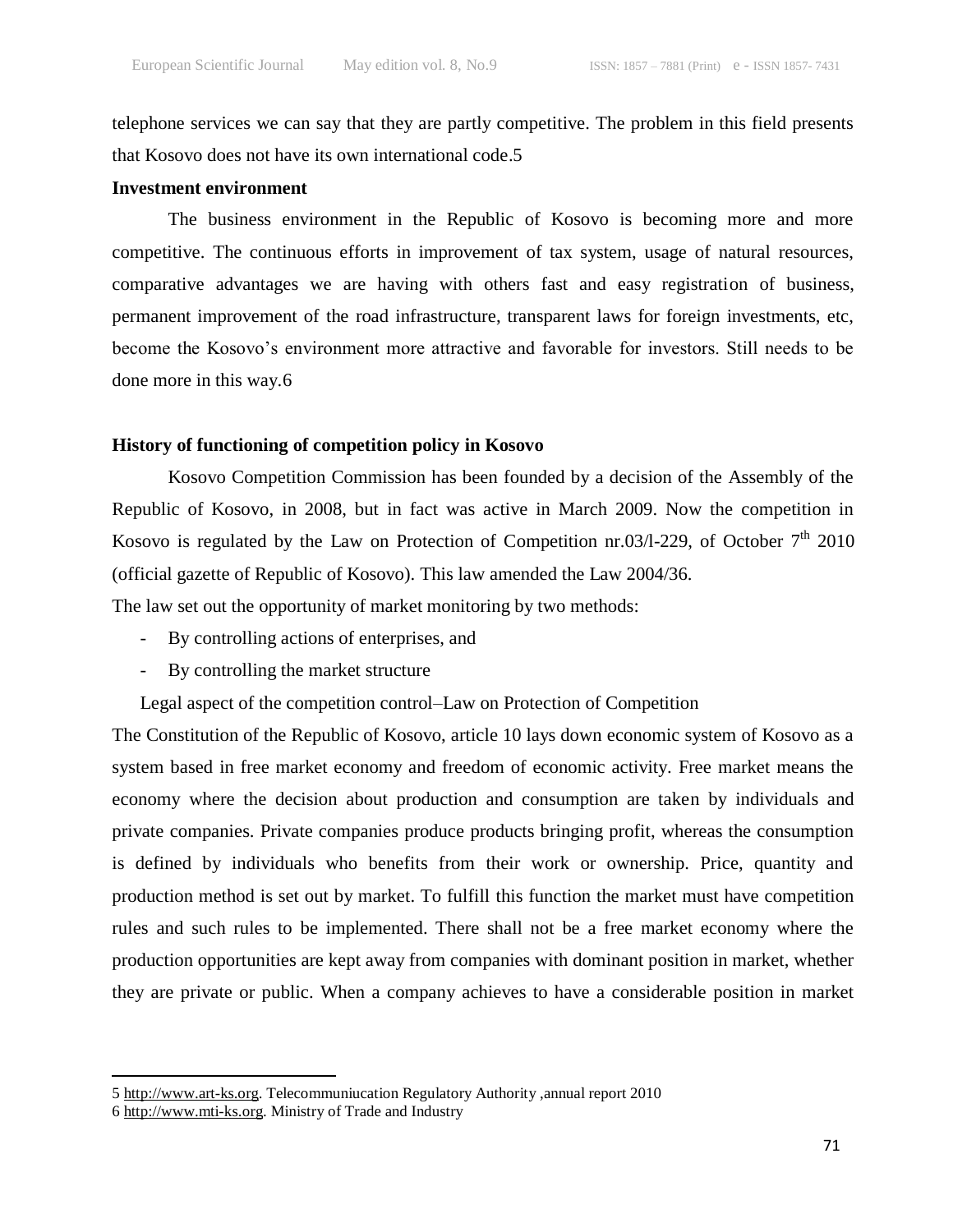(point where the demand equals with offer), by this company itself. In this case consumers are not able to play their role in setting the prices and are affected by loosing.

The difference between the investigation of agreements and the dominant position from one side and concentration of companies in the pother side consists by analyzing two cases: in the first case is based on:

- Past (is performed *ex post*), whereas in the second case
- Is based prognosis for the future (performed *ex ante*)

Law on protection of competition respects share of control *ex ante and ex post*, by treating from one side forbidden agreements and excluding from prohibition and abuse of the companies in dominant position and the other side anticipatory control of concentrations. In the other part the law lays down the competition authority as responsible body for law implementation.

#### **The objective and the field of implementation of the law on Protection of Competition**

The objective of the law on Protection is the protection of the free and effective competition in the market. This can be achieved by setting rules for actions of the companies. Market participants are clients and consumers demanding goods and services from the companies which are offering them. The law lays down economical rules of these participants with the view to make them act fairly in the competition. By protection of legal interest of every participant in the market, in this way can be indirectly protected fair competition.

#### **a) Prohibited agreements**

The Law on protection of competition determines the term "agreement" as agreement of any form, signed by companies with or without obligatory power, decisions or recommendations of the groupings of the companies as well as coordinated practices between companies acting in the same level, which means horizontal agreements or in different levels, vertically.7 The agreement with the meaning of this law can be contracts or other agreements between companies, even when they do not have obligatory power, and other acts «unilateral», as are the recommendations of the associations of the companies.

#### **b) Abuse of the dominant position**

<sup>7</sup> Law Nr. 03/ L-229, 7 octomer 2010 , For Pretection of Competition.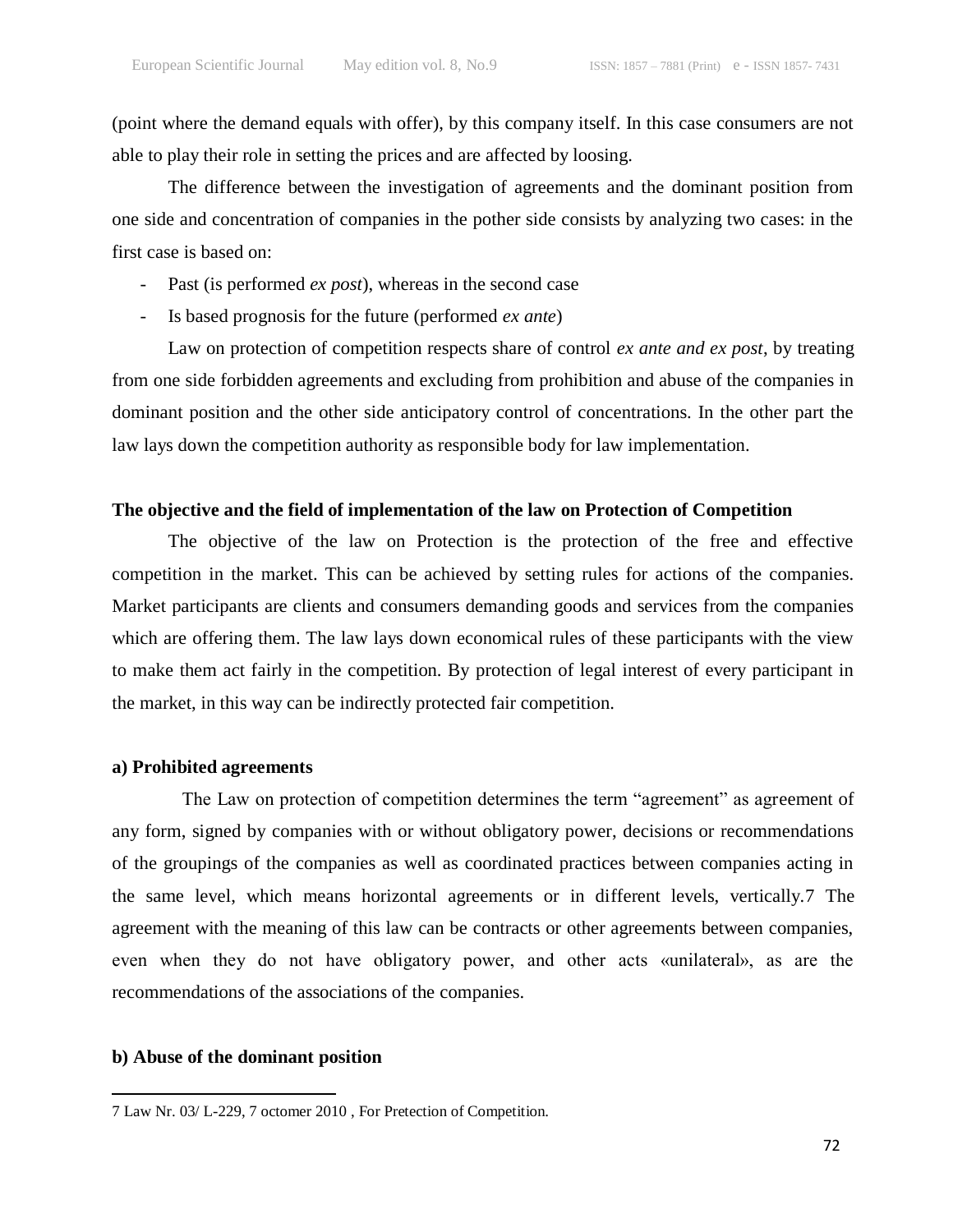Pursuant to Law on Protection of Competition, any abuse by one or more companies with dominant position is prohibited. A company can be considered to have a dominant position if the participation in the market of such company is more than (40%). This participation is not considered dominant position if such company can argue that is exposed in front of competition or does not have superior position in the market comparing with other competitors.

## **c) Concentrations between companies**

Article 13 of the law treats the system of authorizations about concentrations of the large commercial companies. According to this article; the concentration between companies is considered the union of two or more companies, to benefit the control in one or more companies as well as foundation of a joined company.8

# **d) Competition advocacy**

Competition advocacy is an important element of the competition policies in the economies in transition, also for Kosovo's economy. It reflects comments provided (offered) by competition authorities for the impact of competition in other policies, particularly in the field of regulative policies and privatization. Benefits coming out by incorporation of the competition principles in the laws and regulations are very high, in particular for economies in transition have privatized infrastructure network for which there was no adequate regulatory expertise. The competition advocacy is not only one of the law standards, but it is a vital need for activities of the competition authority to have a real influence in achievement of functional market.

The most sensitive sectors where the competition in Kosovo is violated The law on competition is implemented in all fields where there is a violation of the competition. Correction of unfair competition is oriented in those fields where economic subjects have relevant influence in the market. The reason of investigation and their correction consists that these large companies have influence in the market and easy control such market. Some of the most sensitive sectors are:

- Telecommunication (telephony operators, fix prices and agreements for fixing of the prices, share of the products and market),
- Insurance Companies (insurance policies, agreements in price fixing for services offered),

<sup>8</sup> Regulation (EEC) no 4064/89 "Merger Procedure"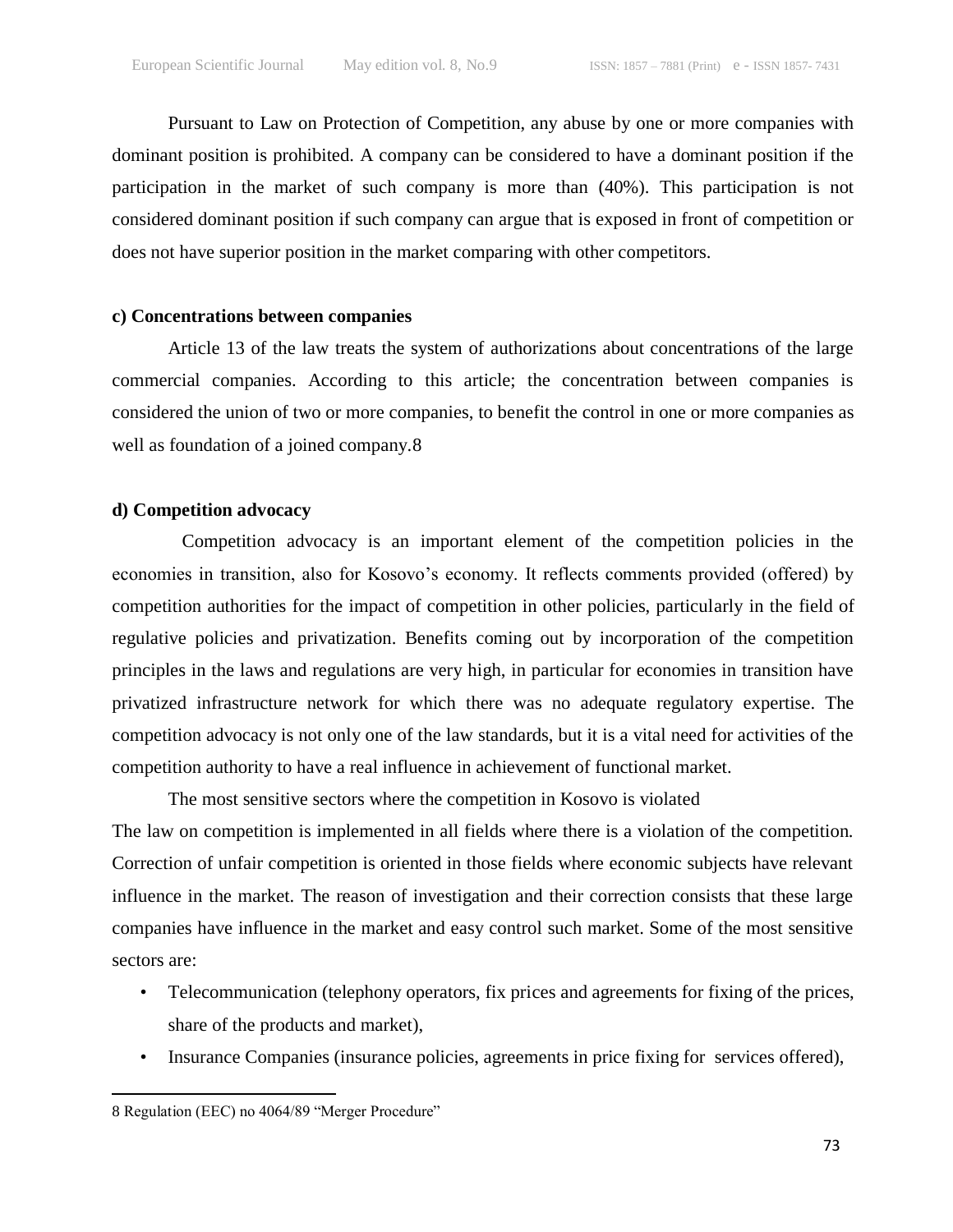- Banking system (unique price fixing for interest rates for the services offered by banks, payments and other provisions),
- Import of oil (agreements on price fixing, share of market, geographical and regional share of market),
- Energy sector (fixing of tariffs for electricity and other forms of monopole),
- Health sector (granting of licensed for import of medicines or for import of only one medicinal product),
- Procurement sector (tendering without economical justification and disorganization of market and competition),
- Media (granting of different licenses for operation with frequencies) and others.

# **Conclusion**

Based on the researches made by scientific literature, other resources taken by national and international institutions dealing with competition issues and competition protection, as well as the Kosovo Competition Authority as institution who implements the law on protection of competition, the protection and development of competition must be oriented in two main directions: 1). Permanent correction of forbidden agreements, control of concentrations and market analyses and competition in the market, and 2) Reading of the laws and other by-law documents who may create favors and certain monopoles and their improvement. Particularly, it is very important to have more advocacies regarding to the importance of competition and introduction to law on protection of competition. There is a need that the authority should have regular cooperation with economic regulatory bodies with a view to create fair competition (energy regulatory office, telecommunication regulatory office, media, procurement, etc). The market liberalization must take place with a view to increase the number of business operators, particularly those who have relevant influence in the market. More political support must be given to the Kosovo Competition Commission who implements the Law on Protection of Competition; this institution must be independent body and should not be under the influence of the politics. Penalties and other sanctions must be lowest and these sanctions to be taken as the last measure. There is a need to be implemented the Law on State Aid, which was adopted by the Assembly of Kosovo in July 2011 and entered into force on 1th January 2012 and these assistances to be